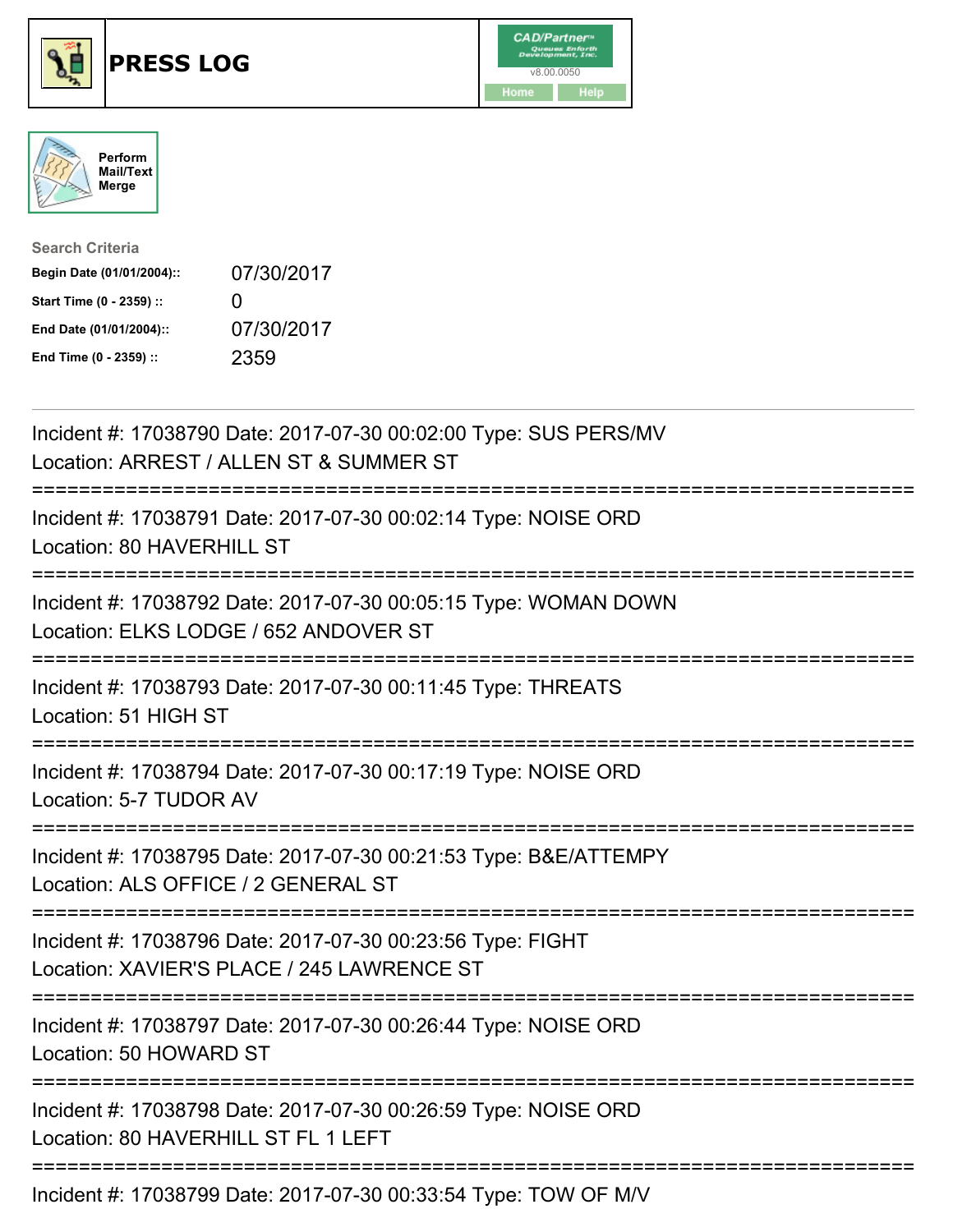Location: TRESPASS / 2 INMAN ST =========================================================================== Incident #: 17038800 Date: 2017-07-30 00:34:17 Type: NOISE ORD Location: 101 SHAWSHEEN RD #11 FL 3 =========================================================================== Incident #: 17038801 Date: 2017-07-30 00:35:34 Type: NOISE ORD Location: 5 WILMOT ST =========================================================================== Incident #: 17038802 Date: 2017-07-30 00:37:01 Type: NOISE ORD Location: 16 SPRINGFIELD ST FL 2 REAR =========================================================================== Incident #: 17038803 Date: 2017-07-30 00:39:14 Type: DISTURBANCE Location: 83 CROSS ST =========================== Incident #: 17038804 Date: 2017-07-30 00:43:50 Type: ALARMS Location: SAL'S RESTURANT / 354 MERRIMACK ST =========================================================================== Incident #: 17038805 Date: 2017-07-30 00:56:49 Type: NOISE ORD Location: 3 CURRIER ST =========================================================================== Incident #: 17038806 Date: 2017-07-30 01:00:11 Type: MEDIC SUPPORT Location: ARREST / 107 OXFORD ST FL 3 =========================================================================== Incident #: 17038807 Date: 2017-07-30 01:11:31 Type: NOISE ORD Location: 8 MILTON ST =========================================================================== Incident #: 17038808 Date: 2017-07-30 01:13:19 Type: NOISE ORD Location: COLEMAN ST & EVERETT ST =========================================================================== Incident #: 17038809 Date: 2017-07-30 01:13:49 Type: NOISE ORD Location: 97 BAILEY ST =========================================================================== Incident #: 17038810 Date: 2017-07-30 01:14:28 Type: NOISE ORD Location: 5 SPRUCE ST =========================================================================== Incident #: 17038811 Date: 2017-07-30 01:18:11 Type: NOISE ORD Location: 22 SALEM ST FL 1 =========================================================================== Incident #: 17038812 Date: 2017-07-30 01:19:26 Type: NOISE ORD Location: 132 NEWBURY ST =========================================================================== Incident #: 17038813 Date: 2017-07-30 01:28:02 Type: MV/BLOCKING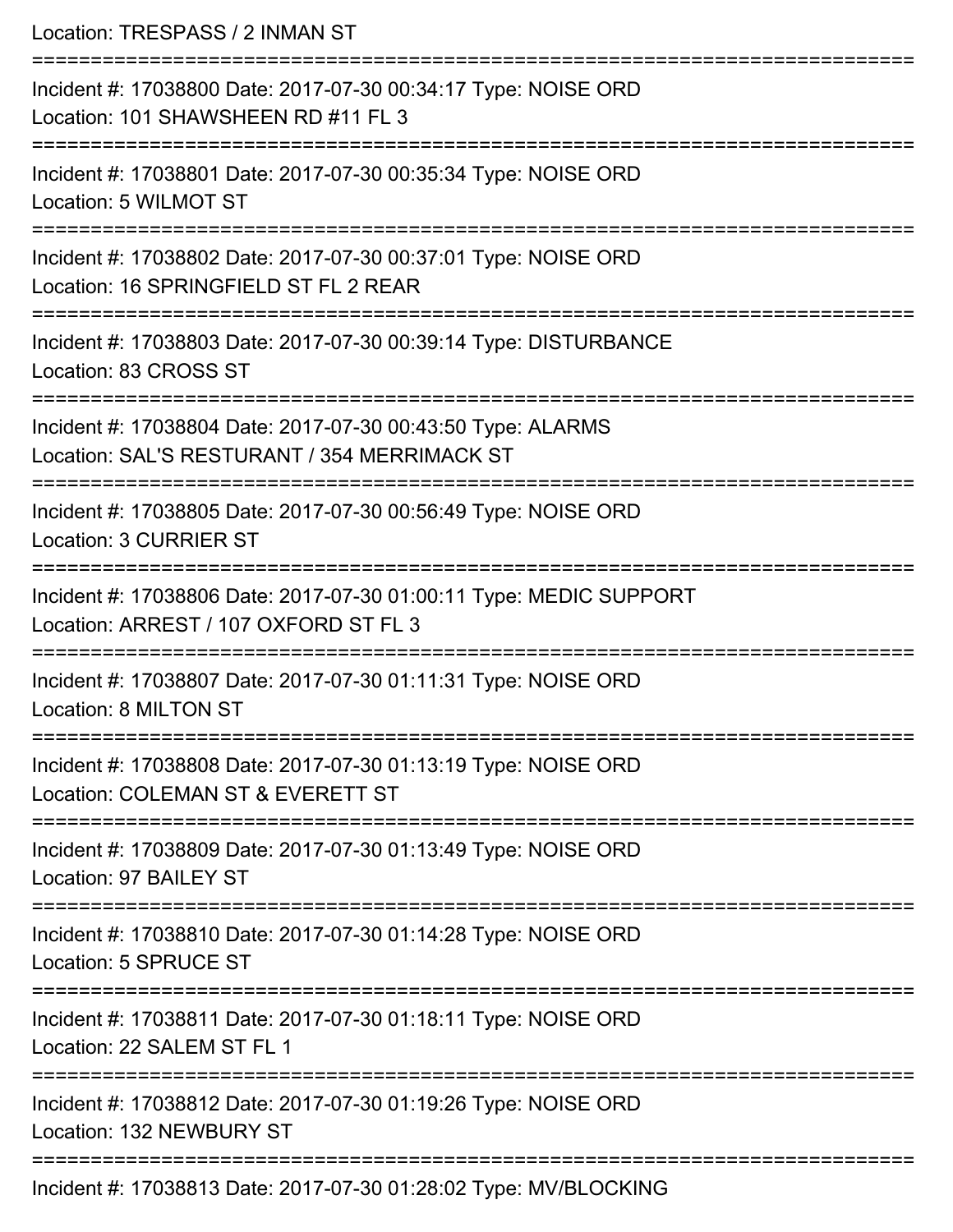| Incident #: 17038814 Date: 2017-07-30 01:31:25 Type: THREATS/PROG<br>Location: 2 MUSEUM SQ #912                        |
|------------------------------------------------------------------------------------------------------------------------|
| Incident #: 17038815 Date: 2017-07-30 01:32:41 Type: HIT & RUN M/V<br>Location: AMESBURY ST & METHUEN ST               |
| Incident #: 17038816 Date: 2017-07-30 01:39:39 Type: MEDIC SUPPORT<br>Location: 33 S BROADWAY                          |
| Incident #: 17038818 Date: 2017-07-30 01:42:03 Type: 911 HANG UP<br>Location: REALTY LLC / 525 ESSEX ST                |
| Incident #: 17038817 Date: 2017-07-30 01:43:35 Type: M/V STOP<br>Location: 10 WHITE ST                                 |
| Incident #: 17038820 Date: 2017-07-30 01:50:00 Type: HIT & RUN M/V<br>Location: ANDOVER ST & S UNION ST FL 1           |
| Incident #: 17038819 Date: 2017-07-30 01:51:07 Type: NOISE ORD<br>Location: 149 WATER ST                               |
| Incident #: 17038821 Date: 2017-07-30 01:53:17 Type: NOISE ORD<br>Location: 1 ROBINSON CT                              |
| Incident #: 17038822 Date: 2017-07-30 02:01:18 Type: SHOTS FIRED<br>Location: 230 BAILEY ST<br>----------------        |
| Incident #: 17038823 Date: 2017-07-30 02:06:23 Type: A&B D/W PAST<br>Location: LGH / 1 GENERAL ST                      |
| Incident #: 17038824 Date: 2017-07-30 02:18:38 Type: SUS PERS/MV<br>Location: 56 OSGOOD ST<br>======================== |
| Incident #: 17038825 Date: 2017-07-30 02:25:33 Type: DOMESTIC/PROG<br>Location: PLEASANT ST & WOODLAND ST              |
| Incident #: 17038826 Date: 2017-07-30 02:27:07 Type: SUS PERS/MV<br>Location: 7 SUMNER AV                              |
| Incident #: 17038827 Date: 2017-07-30 02:42:59 Type: M/V STOP                                                          |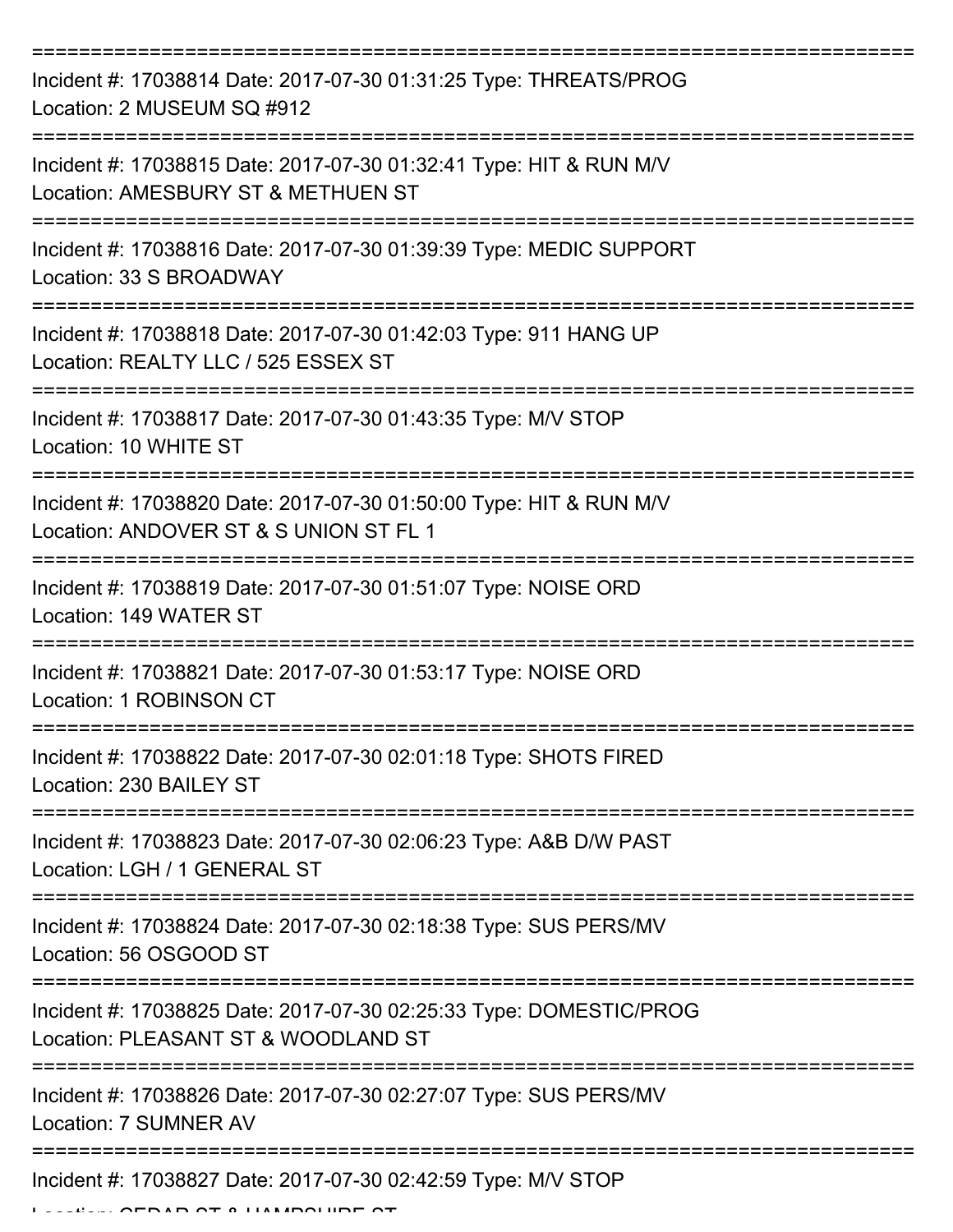| Incident #: 17038828 Date: 2017-07-30 02:43:56 Type: M/V STOP<br>Location: 7 SUMNER AV                         |
|----------------------------------------------------------------------------------------------------------------|
| Incident #: 17038829 Date: 2017-07-30 03:07:54 Type: NOISE ORD<br>Location: 43-45 SPRINGFIELD ST               |
| Incident #: 17038830 Date: 2017-07-30 03:14:23 Type: NOISE ORD<br>Location: 140 MYRTLE ST                      |
| Incident #: 17038831 Date: 2017-07-30 03:15:58 Type: ALARM/BURG<br>Location: EL FLACO SERVICE / 269 JACKSON ST |
| Incident #: 17038832 Date: 2017-07-30 03:29:13 Type: HIT & RUN M/V<br>Location: AMESBURY ST & LEBANON ST       |
| Incident #: 17038833 Date: 2017-07-30 03:52:27 Type: AUTO ACC/UNK PI<br>Location: 5 DURHAM ST                  |
| Incident #: 17038834 Date: 2017-07-30 03:59:36 Type: NOISE ORD<br>Location: 94 RAILROAD ST FL 1                |
| Incident #: 17038835 Date: 2017-07-30 04:26:07 Type: NOISE ORD<br>Location: 5 BYRON AV FL 2 RFAR               |
| Incident #: 17038836 Date: 2017-07-30 04:40:18 Type: DISTURBANCE<br>Location: 397 METHUEN ST                   |
| Incident #: 17038837 Date: 2017-07-30 04:41:07 Type: SHOTS FIRED<br><b>Location: MARKET</b>                    |
| Incident #: 17038838 Date: 2017-07-30 05:00:03 Type: NOISE ORD<br>Location: 37 ERVING AV                       |
| Incident #: 17038839 Date: 2017-07-30 05:13:48 Type: B&E/MV/PAST<br><b>Location: 74 SAUNDERS ST</b>            |
| Incident #: 17038840 Date: 2017-07-30 06:29:10 Type: NOTIFICATION<br>Location: 19 HALL ST FL 2                 |
| Incident #: 17038841 Date: 2017-07-30 06:41:14 Type: M/V STOP<br>I ocation: RDOADMAV & I OMELL CT              |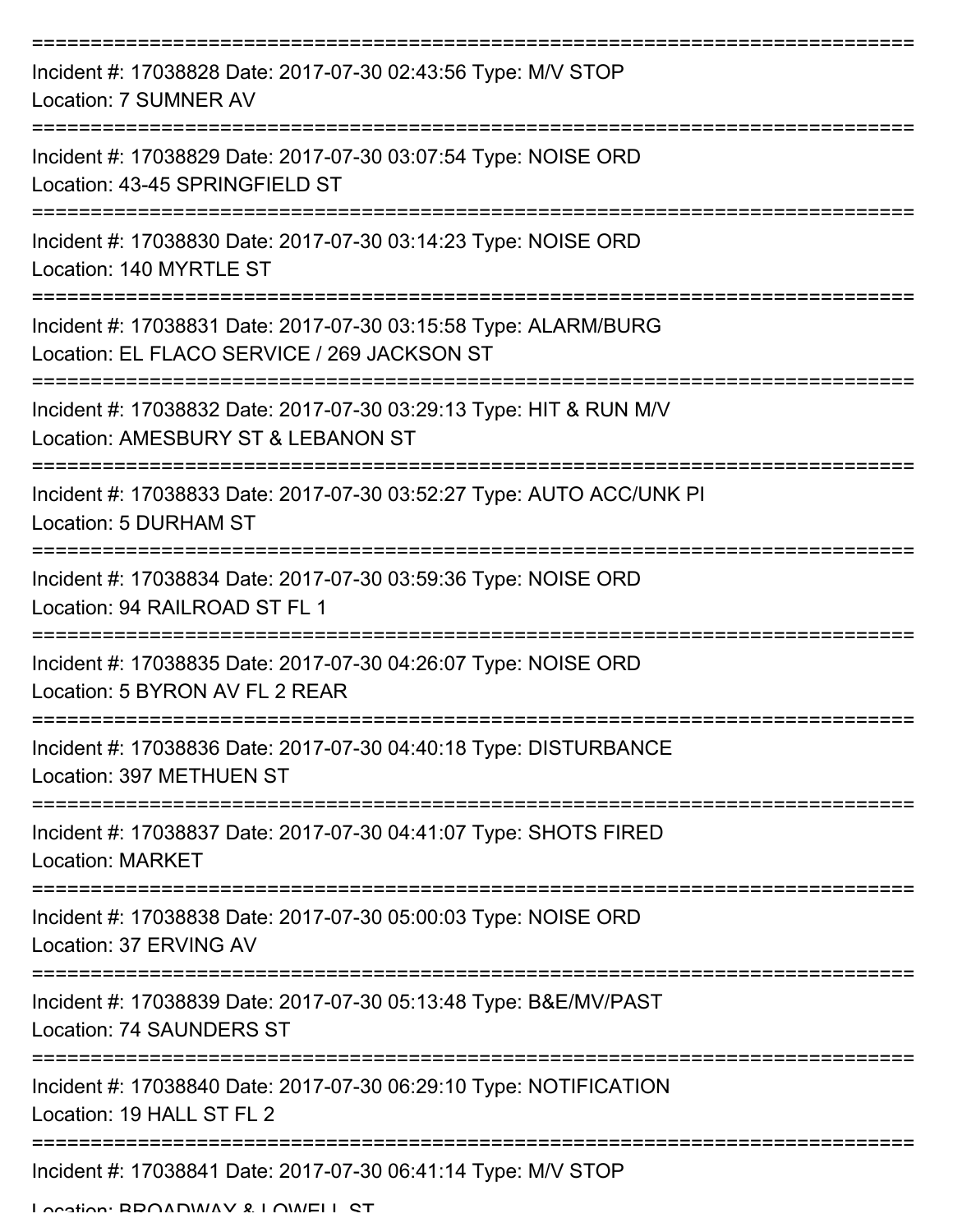| Incident #: 17038842 Date: 2017-07-30 06:47:19 Type: MEDIC SUPPORT<br>Location: 220 S UNION ST #B    |
|------------------------------------------------------------------------------------------------------|
| Incident #: 17038843 Date: 2017-07-30 06:51:08 Type: ASSIST FIRE<br>Location: 141 AMESBURY ST #506   |
| Incident #: 17038844 Date: 2017-07-30 06:57:59 Type: M/V STOP<br>Location: COMMON ST & JACKSON ST    |
| Incident #: 17038845 Date: 2017-07-30 06:59:37 Type: M/V STOP<br>Location: FALLS BRIDGE / null       |
| Incident #: 17038846 Date: 2017-07-30 07:03:12 Type: M/V STOP<br>Location: 50 WHITE ST               |
| Incident #: 17038847 Date: 2017-07-30 07:05:07 Type: M/V STOP<br>Location: BERKELEY ST & KNOX ST     |
| Incident #: 17038848 Date: 2017-07-30 07:06:18 Type: M/V STOP<br>Location: BROADWAY & LOWELL ST      |
| Incident #: 17038849 Date: 2017-07-30 07:07:17 Type: M/V STOP<br><b>Location: MARSTON ST</b>         |
| Incident #: 17038850 Date: 2017-07-30 07:08:25 Type: M/V STOP<br>Location: EVERETT ST & ROWE ST      |
| Incident #: 17038851 Date: 2017-07-30 07:09:57 Type: M/V STOP<br>Location: S BROADWAY & SHATTUCK ST  |
| Incident #: 17038852 Date: 2017-07-30 07:11:57 Type: PARK & WALK<br>Location: 0 BROADWAY             |
| Incident #: 17038853 Date: 2017-07-30 07:33:55 Type: M/V STOP<br>Location: BERKELEY ST & SAUNDERS ST |
| Incident #: 17038854 Date: 2017-07-30 07:38:59 Type: M/V STOP<br>Location: 305 ESSEX ST              |
| Incident #: 17038855 Date: 2017-07-30 08:33:41 Type: SUS PERS/MV<br>$L$ costion: $AE$ DDO $M$ DI $M$ |

Location: 45 BROADWAY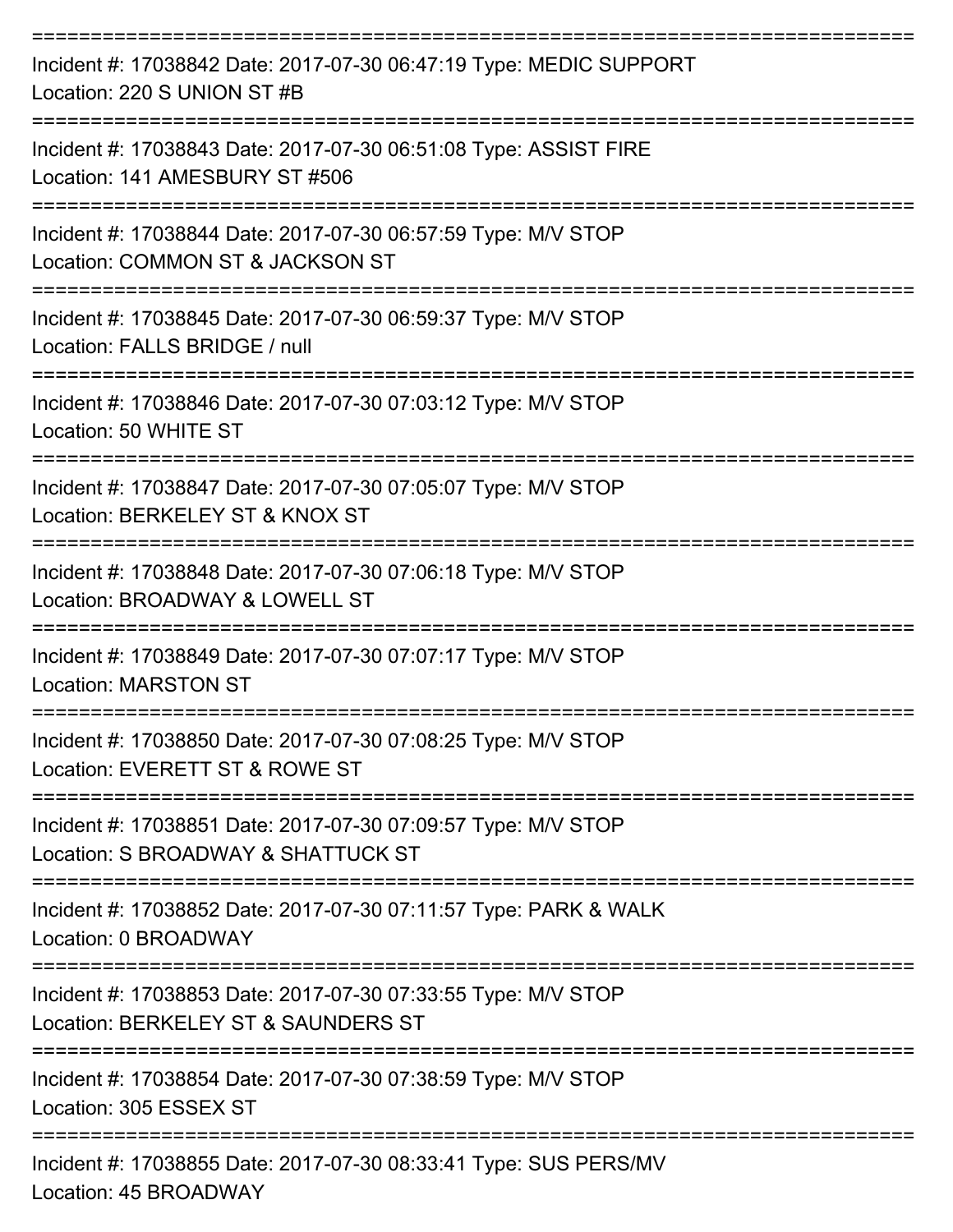| Incident #: 17038856 Date: 2017-07-30 09:02:03 Type: DOMESTIC/PAST<br>Location: 143 UNION ST FL 1                     |
|-----------------------------------------------------------------------------------------------------------------------|
| Incident #: 17038857 Date: 2017-07-30 09:06:23 Type: SPECIAL CHECK<br>Location: 73 WINTHROP AV                        |
| Incident #: 17038860 Date: 2017-07-30 09:27:26 Type: LOST PROPERTY<br>Location: 439 S UNION ST                        |
| Incident #: 17038859 Date: 2017-07-30 09:29:28 Type: HIT & RUN M/V<br>Location: 98 BOWDOIN ST                         |
| Incident #: 17038858 Date: 2017-07-30 09:32:13 Type: INVEST CONT<br>Location: 700 ESSEX ST                            |
| Incident #: 17038861 Date: 2017-07-30 10:01:29 Type: M/V STOP<br>Location: HAMPSHIRE ST & HAVERHILL ST                |
| ===================<br>Incident #: 17038862 Date: 2017-07-30 10:02:00 Type: DOMESTIC/PROG<br>Location: 249 JACKSON ST |
| Incident #: 17038863 Date: 2017-07-30 10:14:51 Type: SUS PERS/MV<br>Location: 363 BROADWAY                            |
| Incident #: 17038864 Date: 2017-07-30 10:21:58 Type: FRAUD<br>Location: 47 N PARISH RD                                |
| Incident #: 17038865 Date: 2017-07-30 10:28:32 Type: ALARM/BURG<br>Location: MT VERNON LIQUORS / 421 S BROADWAY       |
| Incident #: 17038866 Date: 2017-07-30 10:31:53 Type: LOST PROPERTY<br>Location: 148 WILLOW ST                         |
| Incident #: 17038868 Date: 2017-07-30 10:38:19 Type: DOMESTIC/PROG<br>Location: 277 SALEM ST #2                       |
| Incident #: 17038867 Date: 2017-07-30 10:40:10 Type: INVEST CONT<br>Location: 6 ABBOTT ST                             |
| Incident #: 17038869 Date: 2017-07-30 10:42:55 Type: ALARM/BURG<br>Location: 86 SUNRAY ST                             |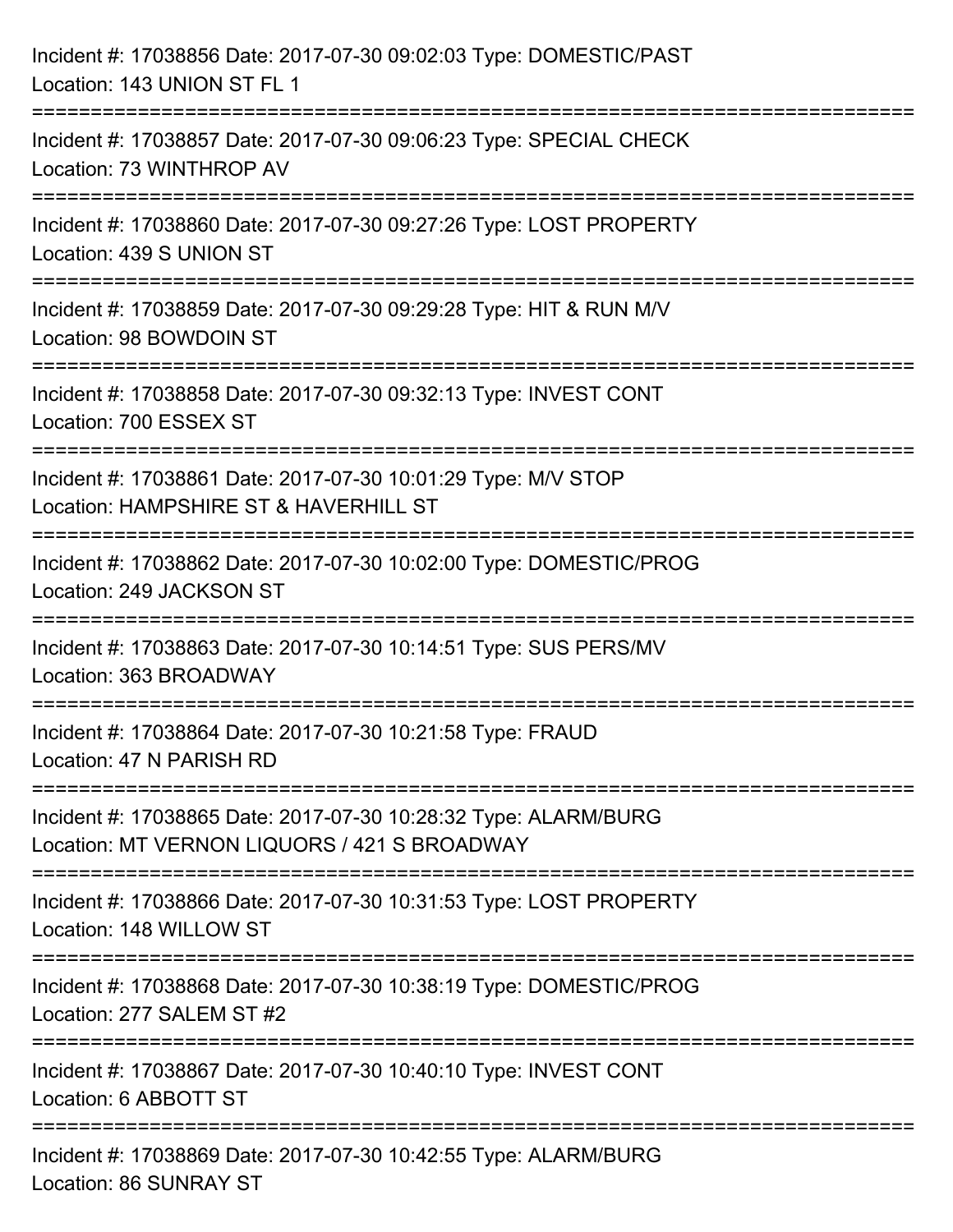| Incident #: 17038870 Date: 2017-07-30 10:57:26 Type: DISTURBANCE<br>Location: 499 HAVERHILL ST #1                                |
|----------------------------------------------------------------------------------------------------------------------------------|
| =========================<br>Incident #: 17038871 Date: 2017-07-30 11:07:51 Type: ANIMAL COMPL<br>Location: JACKSON ST & KNOX ST |
| Incident #: 17038872 Date: 2017-07-30 11:36:39 Type: M/V STOP<br>Location: HAVERHILL ST & MARGIN ST<br>=======================   |
| Incident #: 17038873 Date: 2017-07-30 11:45:48 Type: SUICIDE ATTEMPT<br>Location: 12 METHUEN ST FL 2                             |
| Incident #: 17038874 Date: 2017-07-30 11:49:07 Type: ALARM/BURG<br>Location: 337 WATER ST                                        |
| Incident #: 17038876 Date: 2017-07-30 11:56:42 Type: LOST PROPERTY<br>Location: 28 PLESANT ST                                    |
| Incident #: 17038875 Date: 2017-07-30 11:56:46 Type: ANIMAL COMPL<br>Location: BERKELEY ST & JACKSON ST                          |
| Incident #: 17038877 Date: 2017-07-30 12:06:22 Type: M/V STOP<br>Location: APPLETON ST & METHUEN ST                              |
| Incident #: 17038878 Date: 2017-07-30 12:19:13 Type: MAL DAMAGE<br>Location: JACKSON ST & OAK ST                                 |
| Incident #: 17038879 Date: 2017-07-30 12:33:15 Type: LOST PROPERTY<br>Location: 76 WATER ST                                      |
| Incident #: 17038880 Date: 2017-07-30 12:44:51 Type: MISSING PERS<br>Location: 144 BERNARD AV                                    |
| Incident #: 17038881 Date: 2017-07-30 12:50:20 Type: SUS PERS/MV<br>Location: 10 BRADFORD PL                                     |
| Incident #: 17038882 Date: 2017-07-30 13:13:52 Type: ALARM/BURG<br>Location: 19 MONTGOMERY ST                                    |
| Incident #: 17038883 Date: 2017-07-30 13:31:19 Type: UNKNOWN PROB<br>Location: NEW BALANCE ATHLETIC SHOE CORP / 5 S UNION ST     |

===========================================================================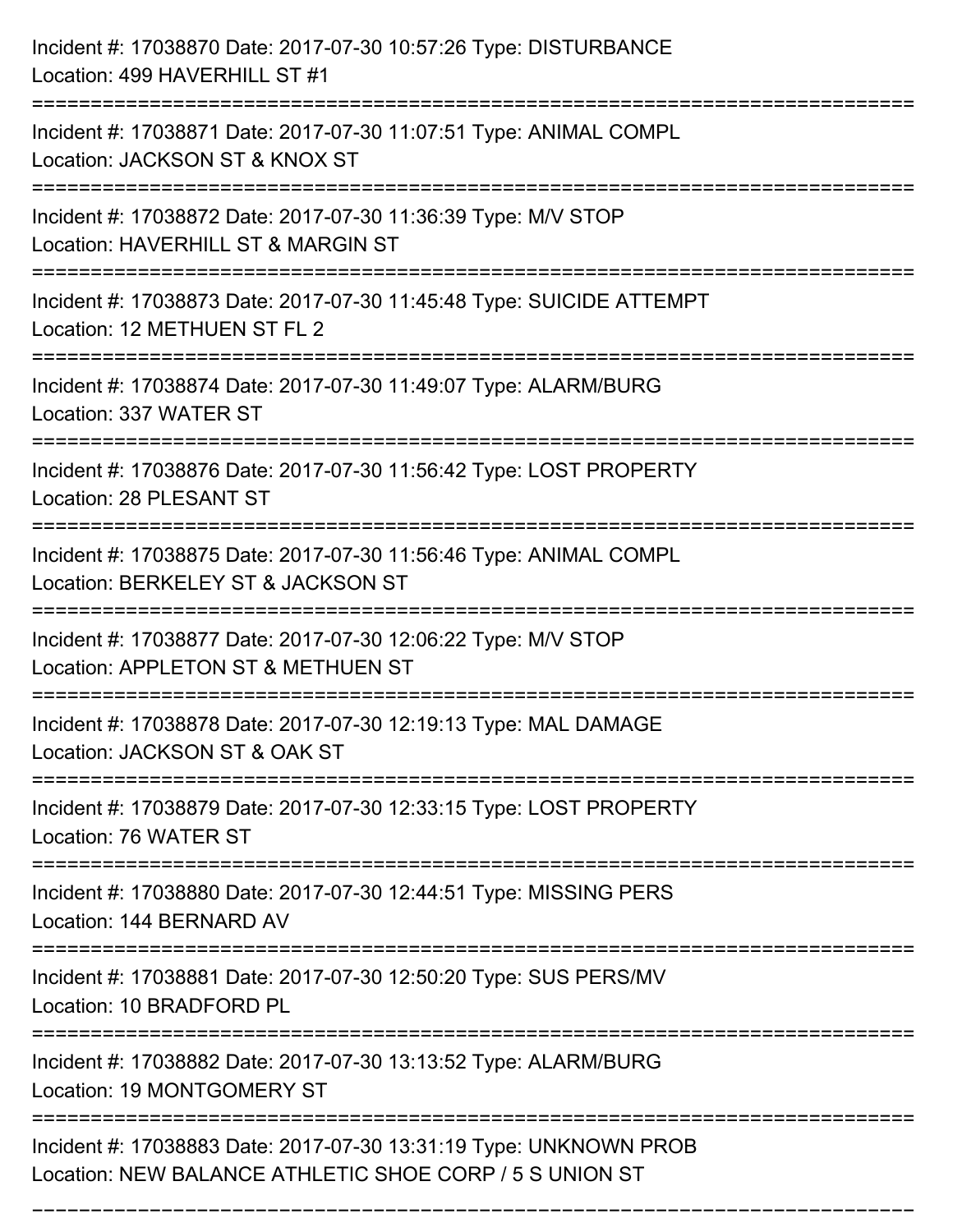| Incident #: 17038884 Date: 2017-07-30 13:36:24 Type: ANIMAL COMPL<br>Location: 25 HALE ST                    |
|--------------------------------------------------------------------------------------------------------------|
| Incident #: 17038885 Date: 2017-07-30 13:41:05 Type: NEIGHBOR PROB<br>Location: 74 HAWLEY ST FL 2            |
| Incident #: 17038886 Date: 2017-07-30 13:49:26 Type: STOL/MV/PAS<br>Location: 245 ANDOVER ST                 |
| Incident #: 17038887 Date: 2017-07-30 13:57:01 Type: AUTO ACC/NO PI<br>Location: CHICKERING ST & WINTHROP AV |
| Incident #: 17038888 Date: 2017-07-30 14:00:07 Type: ROBBERY PAST<br>Location: TACO BELL / 79 WINTHROP AV    |
| Incident #: 17038889 Date: 2017-07-30 14:15:57 Type: A&B D/W PAST<br>Location: 26 EAST ST                    |
| Incident #: 17038890 Date: 2017-07-30 14:23:59 Type: MEDIC SUPPORT<br>Location: WENDYS / 55 HAMPSHIRE ST     |
| Incident #: 17038891 Date: 2017-07-30 14:24:26 Type: WIRE DOWN<br>Location: 18 FLORENCE ST                   |
| Incident #: 17038892 Date: 2017-07-30 14:42:59 Type: ANIMAL COMPL<br>Location: 321 PROSPECT ST               |
| Incident #: 17038893 Date: 2017-07-30 14:50:36 Type: UNATENEDCHILD<br>Location: HAVERHILL ST & SHAWMUT ST    |
| Incident #: 17038894 Date: 2017-07-30 14:59:06 Type: NOISE ORD<br>Location: 40 SMITH ST                      |
| Incident #: 17038895 Date: 2017-07-30 15:14:10 Type: SUS PERS/MV<br>Location: ROLLINS SCHOOL / 451 HOWARD ST |
| Incident #: 17038896 Date: 2017-07-30 15:18:20 Type: M/V STOP<br>Location: BROADWAY & TREMONT ST             |
| Incident #: 17038897 Date: 2017-07-30 15:29:18 Type: LOUD NOISE<br>Location: 44-46 SMITH ST                  |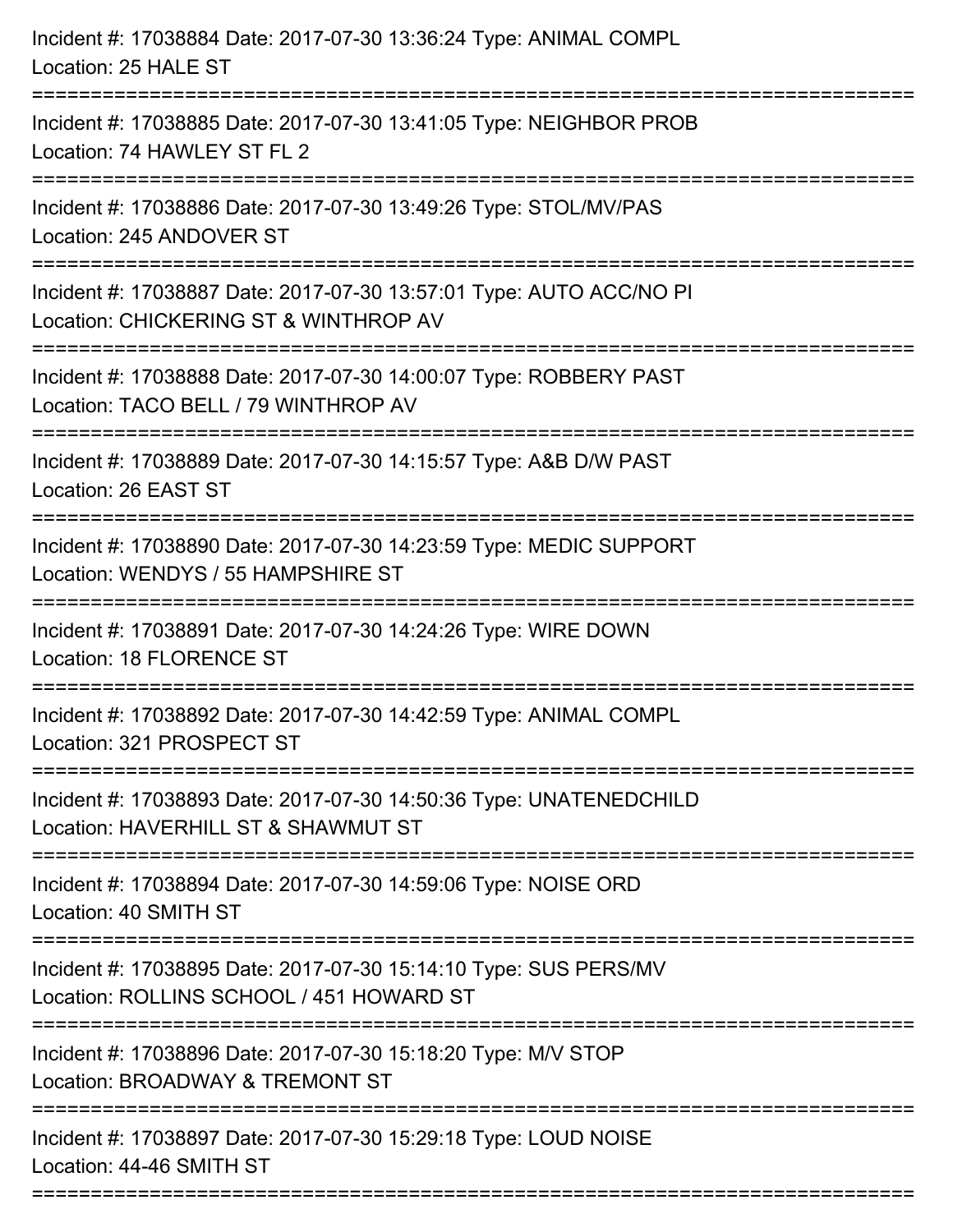Location: 320 HIGH ST FL 1

| Incident #: 17038899 Date: 2017-07-30 15:59:13 Type: AUTO ACC/PI<br>Location: 44 DAVIS ST                                    |
|------------------------------------------------------------------------------------------------------------------------------|
| Incident #: 17038900 Date: 2017-07-30 16:09:12 Type: AUTO ACC/NO PI<br>Location: 18 W KENNETH ST                             |
| Incident #: 17038901 Date: 2017-07-30 16:21:03 Type: NOISE ORD<br>Location: 321 E HAVERHILL ST FL 2                          |
| Incident #: 17038902 Date: 2017-07-30 16:22:39 Type: NOISE ORD<br>Location: 232 BAILEY ST                                    |
| Incident #: 17038903 Date: 2017-07-30 16:27:52 Type: NOISE ORD<br>Location: 159 MARGIN ST                                    |
| Incident #: 17038905 Date: 2017-07-30 16:31:53 Type: NOISE ORD<br>Location: 40 SMITH ST                                      |
| Incident #: 17038904 Date: 2017-07-30 16:32:07 Type: M/V STOP<br>Location: 232 BAILEY ST                                     |
| Incident #: 17038906 Date: 2017-07-30 16:43:39 Type: DRUG VIO<br>Location: 700 ESSEX ST                                      |
| ===============================<br>Incident #: 17038907 Date: 2017-07-30 16:50:11 Type: KEEP PEACE<br>Location: 90 LOWELL ST |
| Incident #: 17038908 Date: 2017-07-30 16:51:08 Type: ALARM/HOLD<br>Location: 52 VINE ST FL 1                                 |
| Incident #: 17038909 Date: 2017-07-30 16:58:27 Type: DOMESTIC/PAST<br>Location: 12 PORTLAND ST                               |
| Incident #: 17038910 Date: 2017-07-30 17:06:28 Type: NOISE ORD<br>Location: 34 PARKER ST                                     |
| Incident #: 17038911 Date: 2017-07-30 17:30:13 Type: NOISE ORD<br>Location: EASTSIDE ST & FERRY ST                           |
|                                                                                                                              |

Incident #: 17038912 Date: 2017 07 30 17:49:15 Type: ALARM/BURG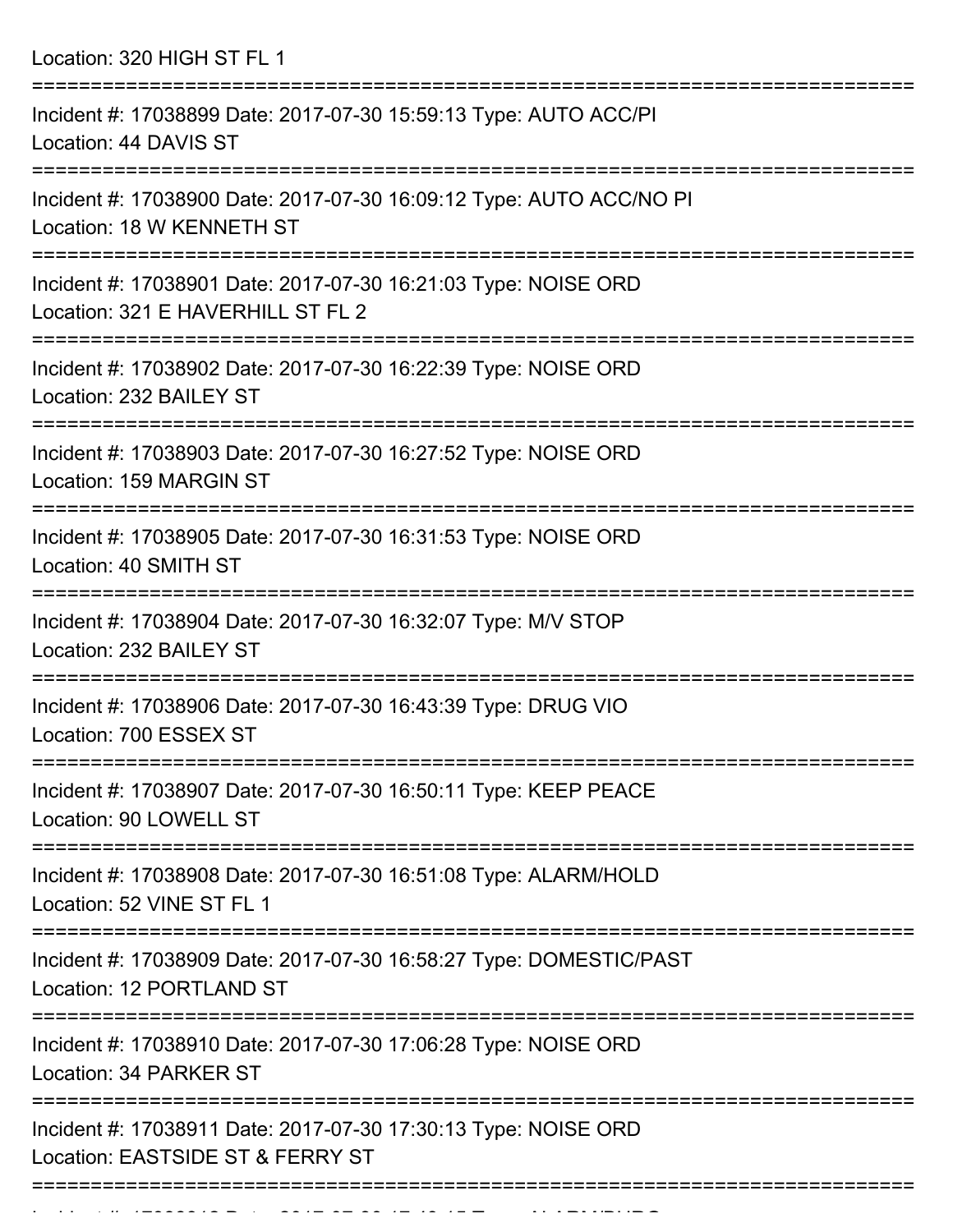Location: 8 CARVER ST

| Incident #: 17038913 Date: 2017-07-30 17:53:38 Type: EXTRA SURVEIL<br>Location: BAILEY ST & PHILLIPS ST                |
|------------------------------------------------------------------------------------------------------------------------|
| Incident #: 17038914 Date: 2017-07-30 18:14:08 Type: RECOV/STOL/MV<br>Location: 425 HIGH ST                            |
| Incident #: 17038915 Date: 2017-07-30 18:16:52 Type: M/V STOP<br><b>Location: ALLYN &amp; UNION</b>                    |
| Incident #: 17038916 Date: 2017-07-30 18:18:39 Type: NOISE ORD<br>Location: BUTLER ST & LYNCH ST                       |
| Incident #: 17038917 Date: 2017-07-30 18:28:11 Type: M/V STOP<br>Location: OSGOOD ST & SALEM ST                        |
| Incident #: 17038918 Date: 2017-07-30 18:29:18 Type: NOISE ORD<br>Location: 40 SMITH ST                                |
| Incident #: 17038919 Date: 2017-07-30 18:31:34 Type: HIT & RUN M/V<br>Location: JORDAN ST & WATER ST                   |
| Incident #: 17038920 Date: 2017-07-30 18:40:37 Type: EXTRA SURVEIL<br>Location: ALLSTON ST & HIGH ST                   |
| Incident #: 17038921 Date: 2017-07-30 18:42:23 Type: GENERAL SERV<br>Location: 105 JACKSON ST                          |
| =========================<br>Incident #: 17038922 Date: 2017-07-30 18:49:38 Type: NOISE ORD<br>Location: 85 FARNHAM ST |
| Incident #: 17038923 Date: 2017-07-30 18:52:05 Type: NOISE ORD<br>Location: 75 PARK ST                                 |
| Incident #: 17038924 Date: 2017-07-30 18:52:18 Type: HARASSMENT<br>Location: 402 LOWELL ST                             |
| Incident #: 17038925 Date: 2017-07-30 18:55:13 Type: NOISE ORD<br>Location: DURHAM ST & NEWTON ST                      |
|                                                                                                                        |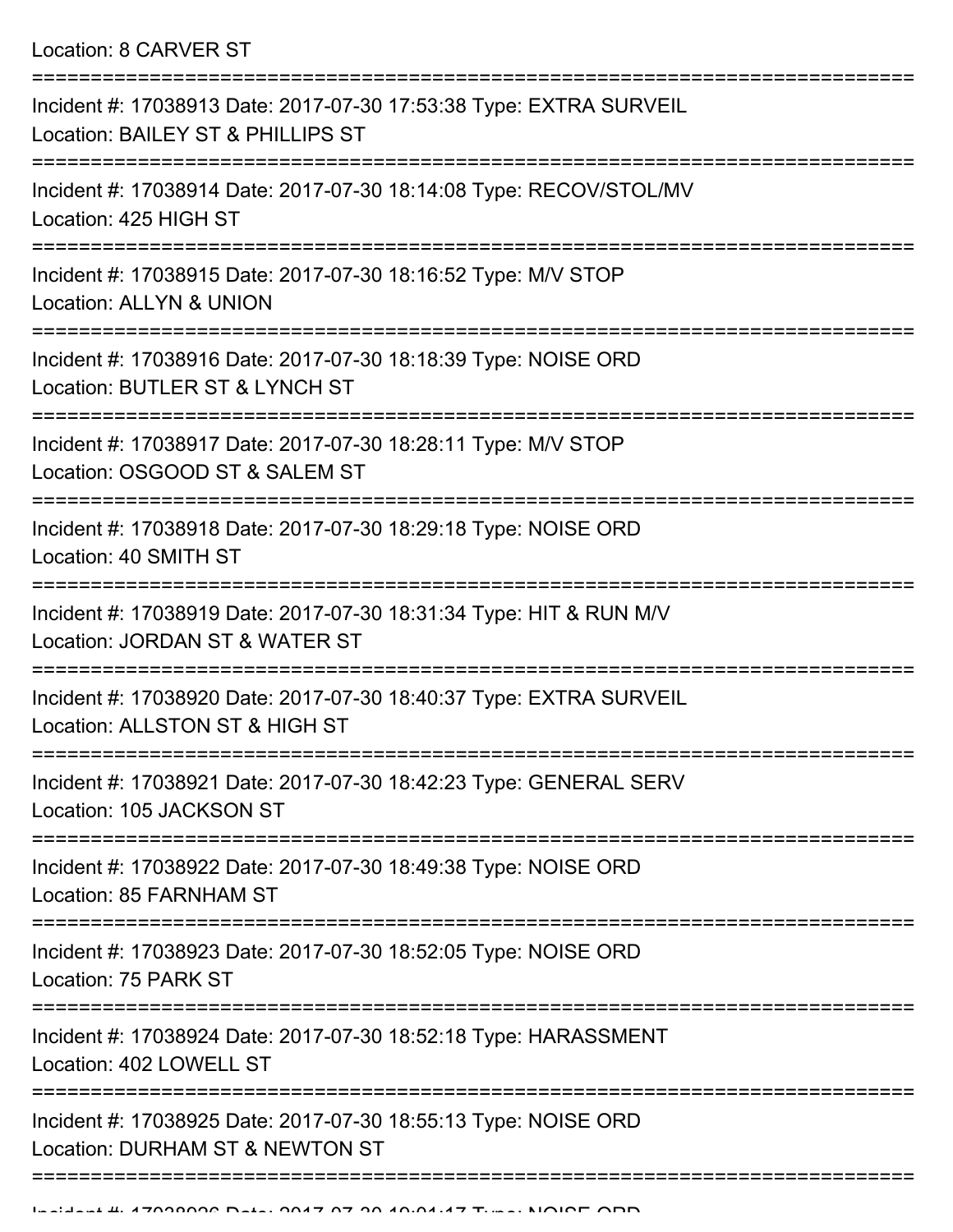| Location: 653 ESSEX ST #6-1                                                                                                                  |
|----------------------------------------------------------------------------------------------------------------------------------------------|
| Incident #: 17038927 Date: 2017-07-30 19:05:29 Type: GENERAL SERV<br>Location: 24 ORCHARD ST                                                 |
| Incident #: 17038928 Date: 2017-07-30 19:08:07 Type: NOISE ORD<br>Location: 40 SMITH ST                                                      |
| Incident #: 17038929 Date: 2017-07-30 19:13:29 Type: LOUD NOISE<br>Location: 140 ABBOTT ST<br>:============================                  |
| Incident #: 17038930 Date: 2017-07-30 19:17:41 Type: NOISE ORD<br>Location: EASTSIDE ST & FERRY ST                                           |
| Incident #: 17038931 Date: 2017-07-30 19:47:40 Type: MAN DOWN<br>Location: 99 HAMPSHIRE ST<br>======================================         |
| Incident #: 17038932 Date: 2017-07-30 20:02:27 Type: EXTRA SURVEIL<br>Location: ALLSTON ST & HIGH ST                                         |
| Incident #: 17038933 Date: 2017-07-30 20:04:04 Type: GUN CALL<br><b>Location: SHAWSHEEN RD</b>                                               |
| Incident #: 17038934 Date: 2017-07-30 20:05:52 Type: NOISE ORD<br>Location: 36 COLUMBUS AV                                                   |
| Incident #: 17038935 Date: 2017-07-30 20:07:27 Type: NOISE ORD<br>Location: 75 MANCHESTER ST                                                 |
| Incident #: 17038936 Date: 2017-07-30 20:13:33 Type: NOISE ORD<br>Location: 50 FLORAL ST                                                     |
| ======================<br>Incident #: 17038937 Date: 2017-07-30 20:13:44 Type: TRESPASSING<br>Location: HIGGINS STATE POOL / 180 CRAWFORD ST |
| Incident #: 17038938 Date: 2017-07-30 20:20:40 Type: STOL/MV/PAS<br>Location: BAILEY ST & SHAWSHEEN RD                                       |
| Incident #: 17038939 Date: 2017-07-30 20:24:27 Type: NOISE ORD<br>Location: 21 SPRINGFIELD ST                                                |
|                                                                                                                                              |

Incident #: 17038940 Date: 2017-07-30 20:30:48 Type: DISTURBANCE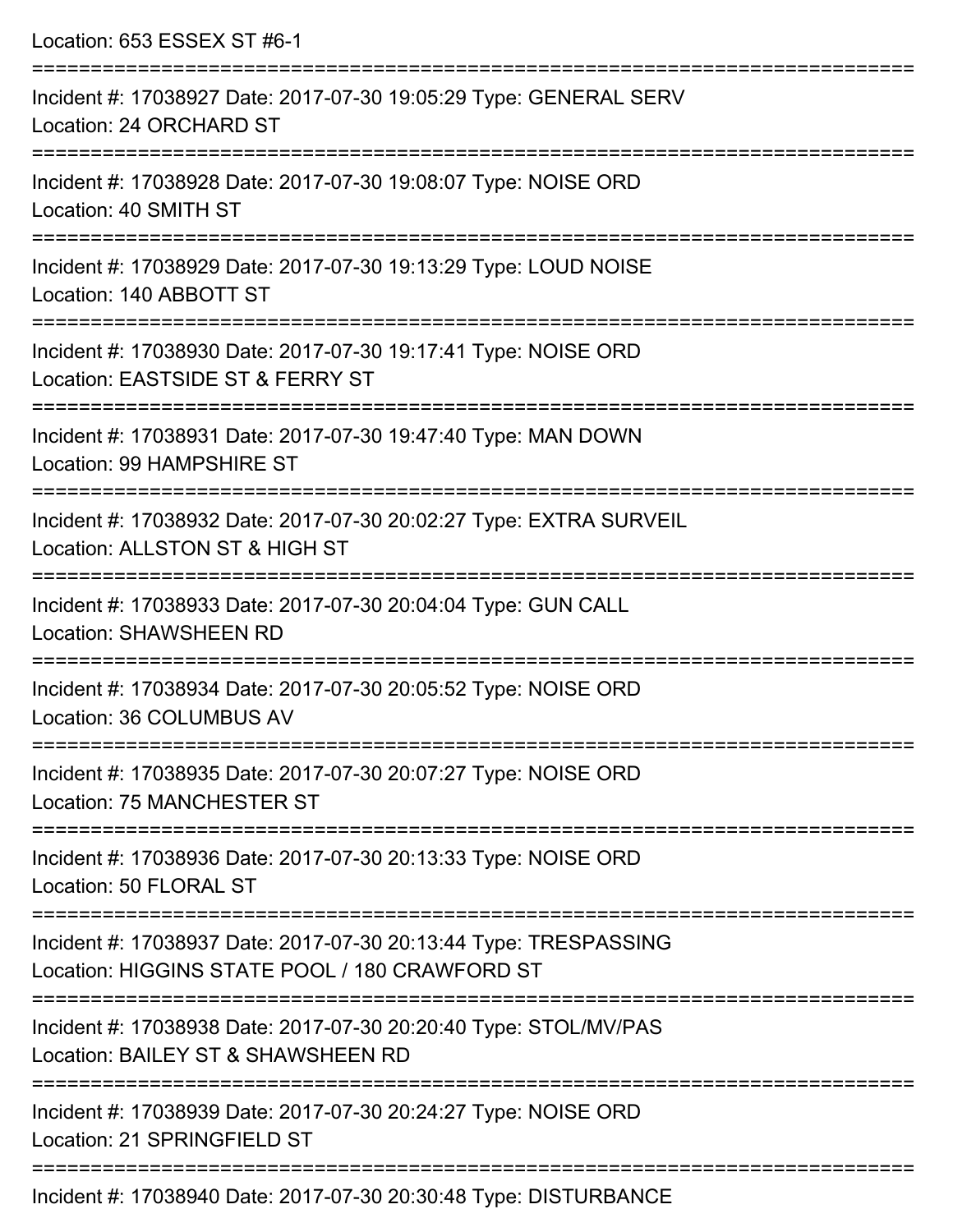| Incident #: 17038941 Date: 2017-07-30 20:30:59 Type: WOMAN DOWN<br>Location: COMMON ST & JACKSON ST          |
|--------------------------------------------------------------------------------------------------------------|
| Incident #: 17038942 Date: 2017-07-30 20:35:19 Type: FIGHT<br>Location: 59 TREMONT ST                        |
| Incident #: 17038943 Date: 2017-07-30 20:36:28 Type: M/V STOP<br>Location: ESSEX ST & JACKSON ST             |
| Incident #: 17038944 Date: 2017-07-30 20:48:22 Type: DISABLED MV<br><b>Location: BARKER ST</b>               |
| Incident #: 17038945 Date: 2017-07-30 20:48:38 Type: NOISE ORD<br>Location: 600 BROADWAY                     |
| Incident #: 17038946 Date: 2017-07-30 20:50:11 Type: NOISE ORD<br>Location: LAFAYETTE AV & PERE MARQUETTE AV |
| Incident #: 17038947 Date: 2017-07-30 20:51:36 Type: NOISE ORD<br>Location: BUTLER ST & LYNCH ST             |
| Incident #: 17038948 Date: 2017-07-30 20:58:51 Type: SUICIDE ATTEMPT<br>Location: 249 FARNHAM ST FL 2        |
| Incident #: 17038949 Date: 2017-07-30 21:04:17 Type: NOISE ORD<br>Location: 83 ALLSTON ST                    |
| Incident #: 17038950 Date: 2017-07-30 21:06:04 Type: DOMESTIC/PROG<br>Location: 48 SARATOGA ST FL 1          |
| Incident #: 17038952 Date: 2017-07-30 21:12:28 Type: GUN CALL<br>Location: 74-76 HAWLEY ST                   |
| Incident #: 17038951 Date: 2017-07-30 21:12:30 Type: GENERAL SERV<br>Location: 248 BROADWAY                  |
| Incident #: 17038953 Date: 2017-07-30 21:18:04 Type: AUTO ACC/NO PI<br>Location: PARK ST & TRENTON ST        |
| Incident #: 17038954 Date: 2017-07-30 21:19:35 Type: LOST PROPERTY                                           |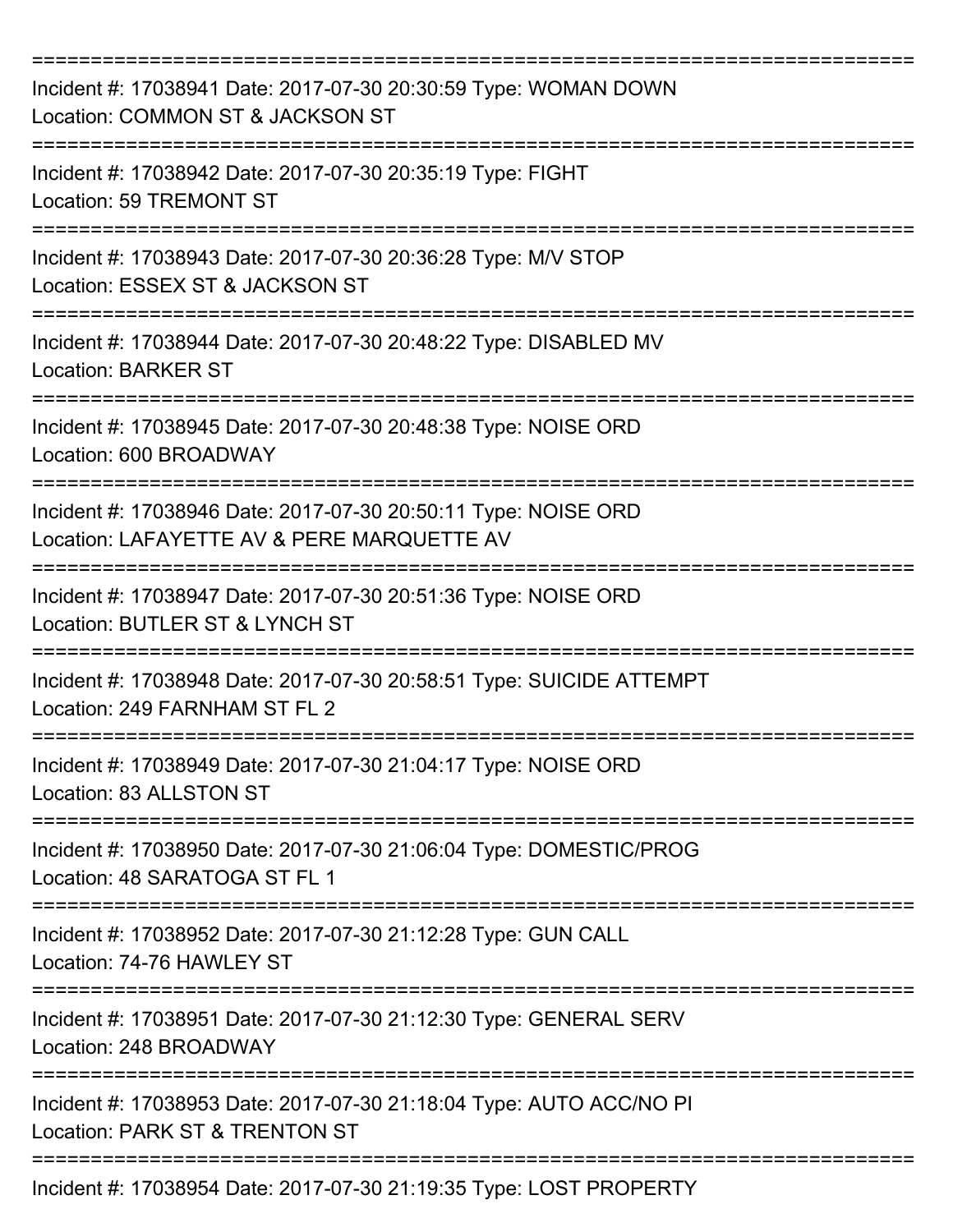| Incident #: 17038955 Date: 2017-07-30 21:23:23 Type: NOISE ORD<br>Location: 48 JUNIPER ST                             |
|-----------------------------------------------------------------------------------------------------------------------|
| Incident #: 17038956 Date: 2017-07-30 21:31:36 Type: NOISE ORD<br>Location: PORTUGUESE A SALAZAR CLUB / 2 SARATOGA ST |
| Incident #: 17038957 Date: 2017-07-30 21:32:33 Type: M/V STOP<br>Location: 176 ESSEX ST                               |
| Incident #: 17038958 Date: 2017-07-30 21:46:50 Type: MV/BLOCKING<br>Location: 212 WALNUT ST                           |
| Incident #: 17038959 Date: 2017-07-30 22:01:38 Type: NOISE ORD<br>Location: 12 WILLOW ST                              |
| Incident #: 17038960 Date: 2017-07-30 22:01:38 Type: NOISE ORD<br><b>Location: AMES ST</b>                            |
| Incident #: 17038961 Date: 2017-07-30 22:07:34 Type: DRINKING PUBL<br>Location: 24 JUNIPER ST                         |
| Incident #: 17038962 Date: 2017-07-30 22:13:31 Type: NOISE ORD<br>Location: 354 LAWRENCE ST                           |
| Incident #: 17038964 Date: 2017-07-30 22:19:38 Type: NOISE ORD<br>Location: 46 AMESBURY ST #2                         |
| Incident #: 17038963 Date: 2017-07-30 22:20:06 Type: NOISE ORD<br>Location: 395 HIGH ST                               |
| Incident #: 17038965 Date: 2017-07-30 22:26:44 Type: M/V STOP<br>Location: ESSEX ST & MILL ST                         |
| Incident #: 17038966 Date: 2017-07-30 22:27:39 Type: DISTURBANCE<br>Location: LEONARD SCHOOL / 60 ALLEN ST            |
| Incident #: 17038968 Date: 2017-07-30 22:28:04 Type: A&B D/W PAST<br>Location: BROADWAY & LOWELL ST                   |
| Incident #: 17038967 Date: 2017-07-30 22:30:16 Type: NOISE ORD                                                        |

Location: 140 EXCHANGE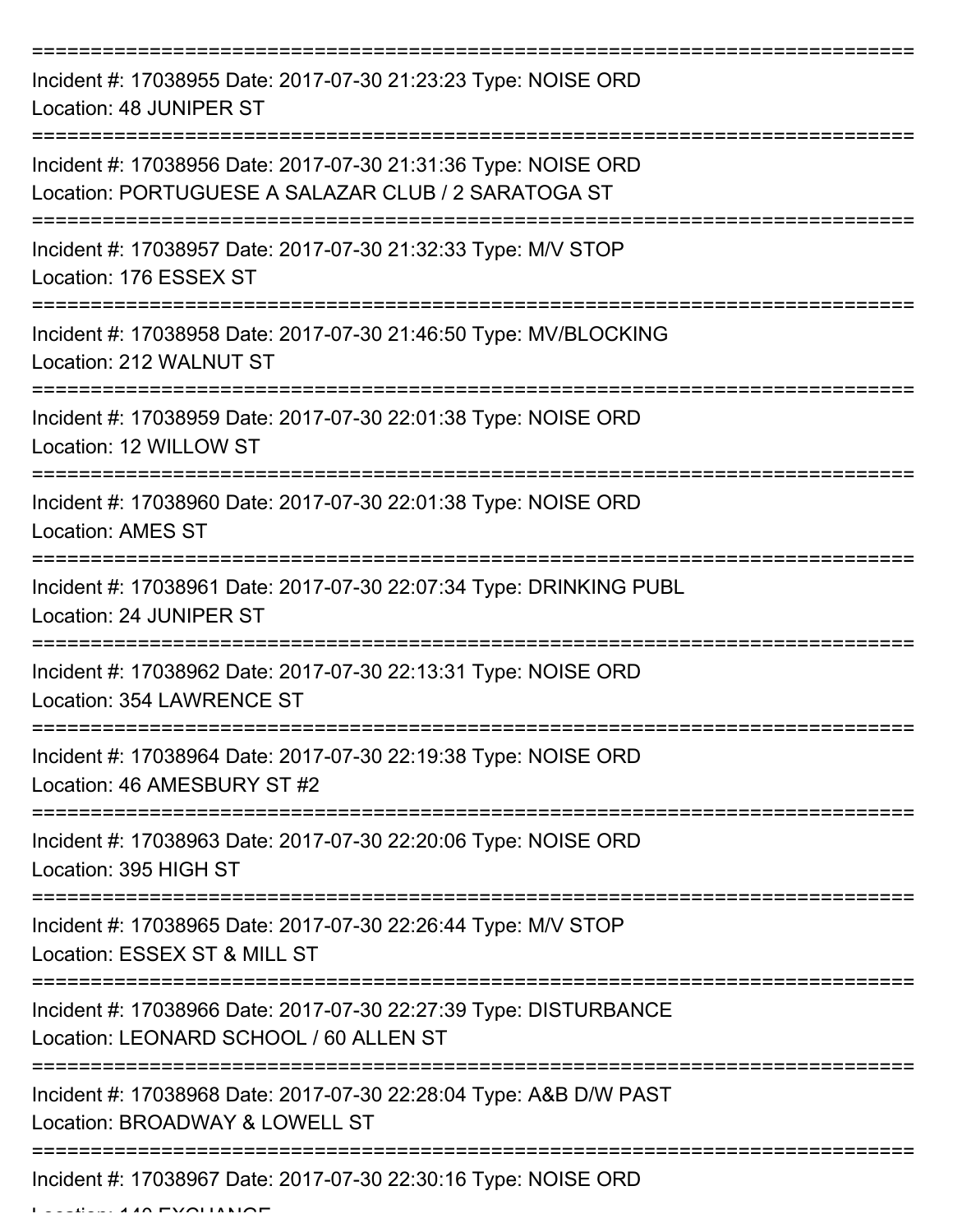| Incident #: 17038969 Date: 2017-07-30 22:34:28 Type: NOISE ORD<br>Location: 83 ALLSTON ST                              |
|------------------------------------------------------------------------------------------------------------------------|
| Incident #: 17038970 Date: 2017-07-30 22:35:49 Type: NOISE ORD<br>Location: 288 BROADWAY FL 3                          |
| Incident #: 17038972 Date: 2017-07-30 22:38:14 Type: DISTURBANCE<br>Location: 33 BROOK ST                              |
| Incident #: 17038971 Date: 2017-07-30 22:39:25 Type: TOW OF M/V<br>Location: 2 INMAN ST                                |
| Incident #: 17038973 Date: 2017-07-30 22:43:19 Type: NOISE ORD<br>Location: 72 BYRON AV                                |
| Incident #: 17038974 Date: 2017-07-30 22:44:06 Type: NOISE ORD<br>Location: 53 HOWARD ST<br>========================== |
| Incident #: 17038975 Date: 2017-07-30 22:46:23 Type: NOISE ORD<br>Location: 46 AMESBURY ST #2B FL 2                    |
| Incident #: 17038976 Date: 2017-07-30 22:48:14 Type: NOISE ORD<br>Location: 47 WEST ST                                 |
| Incident #: 17038977 Date: 2017-07-30 22:50:15 Type: NOISE ORD<br>Location: 29 TYLER ST                                |
| Incident #: 17038978 Date: 2017-07-30 22:53:40 Type: GENERAL SERV<br>Location: 248 BROADWAY                            |
| Incident #: 17038979 Date: 2017-07-30 22:54:27 Type: NOISE ORD<br>Location: 129 UNION ST                               |
| Incident #: 17038980 Date: 2017-07-30 22:57:48 Type: NOISE ORD<br>Location: 5 WACHUSETTS AV                            |
| Incident #: 17038981 Date: 2017-07-30 23:08:18 Type: M/V STOP<br>Location: GARDEN ST & JACKSON ST                      |
| Incident #: 17038982 Date: 2017-07-30 23:26:45 Type: GUN CALL                                                          |

Location: 22 MODTON ST